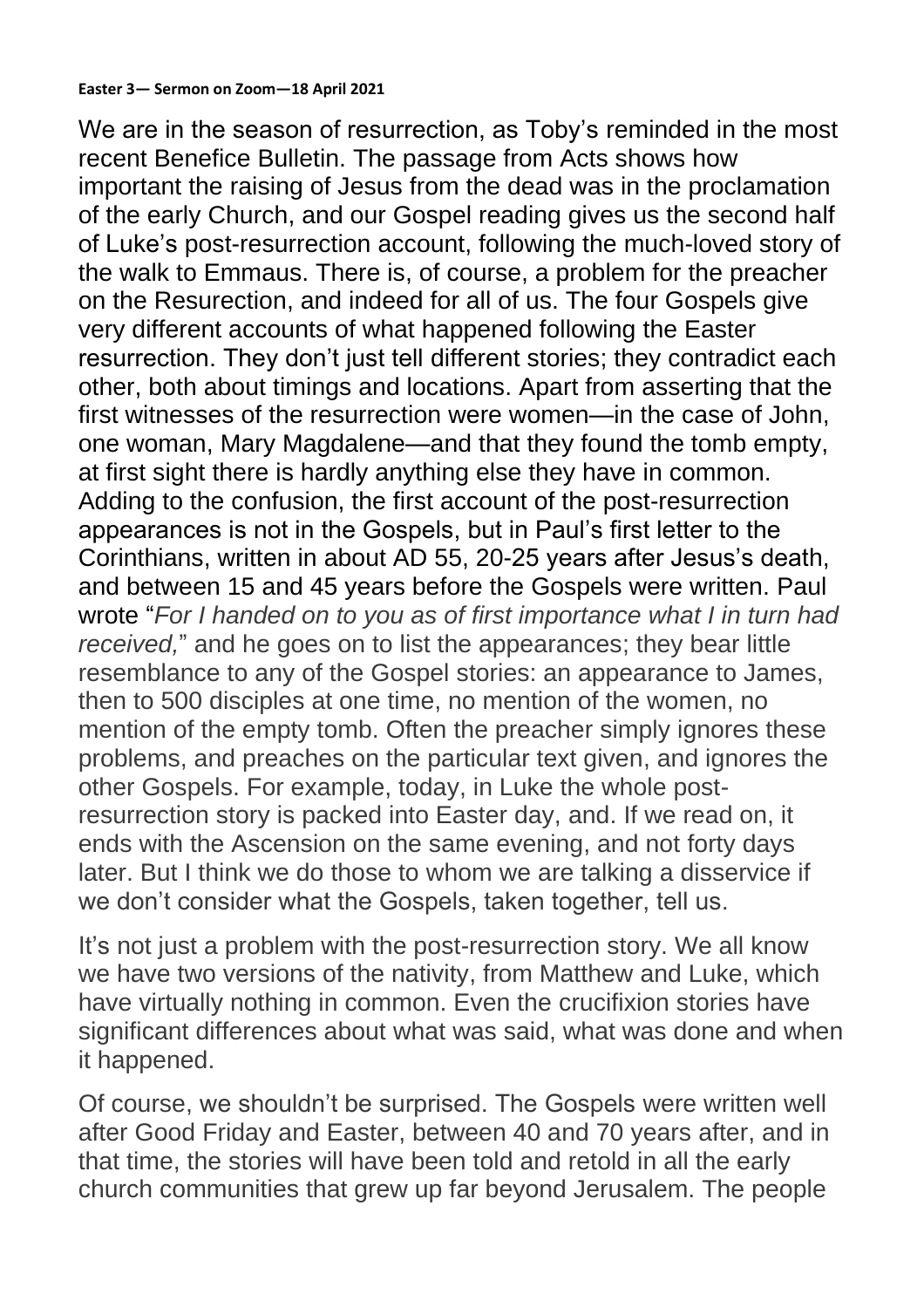in each community who had witnessed the resurrection would have had their own memories and their own stories and would have shared these, feeling no need to write them down until those first witnesses started to die, and a written record became necessary if the stories were not be forgotten. It's hardly surprising that these would differ.

But much more significant is not how they differ, but what they all have in common.

First, they none of them represented Jesus as a glorious heavenly being, as might have been expected from the OT tradition. There's no repeat of the Transfiguration; no shining figures or voices from heaven. Jesus appears in human form; he walks and talks with his disciple; he can be touched, even if sometimes they are warned not to. He even eats with them.

Second Jesus comes unbidden. They don't ask or pray to see him; he comes when he wills, and goes when he wills as well.

Third, in nearly all the stories there is a problem of recognition. Mary Magdalene thinks he is the gardener, the couple from Emmaus don't recognise him till he breaks the bread. In today's Gospel, they think he is a ghost, and some go on doubting right to the end.

Fourth, despite his human form, in no way is he a dead body revived. That is what Lazarus and Jairus's daughter were, and one must assume that they will both have had to go through the tedious experience of dying for a second time. Jesus is raised in human form but his is a resurrection body, as, we hope and believe, eventually ours will be as well.

And fifth and finally, in every story Jesus provides significant guidance and instruction. Today he explains the scriptures to them, as he did on the road to Emmaus. Mary Magdalene is instructed to tell the disciples. Peter is told to 'feed my sheep'. And so on.

It is all these shared, surprising aspects of the four Gospel stories, which I don't think anyone would have invented, that lead me to accept them as a faithful witness of the truth of the resurrection.

We may have the same five experiences in various ways in our own lives. Our experience of God and Jesus do differ considerably. There are those who have had a road-to-Damascus or mountain-top